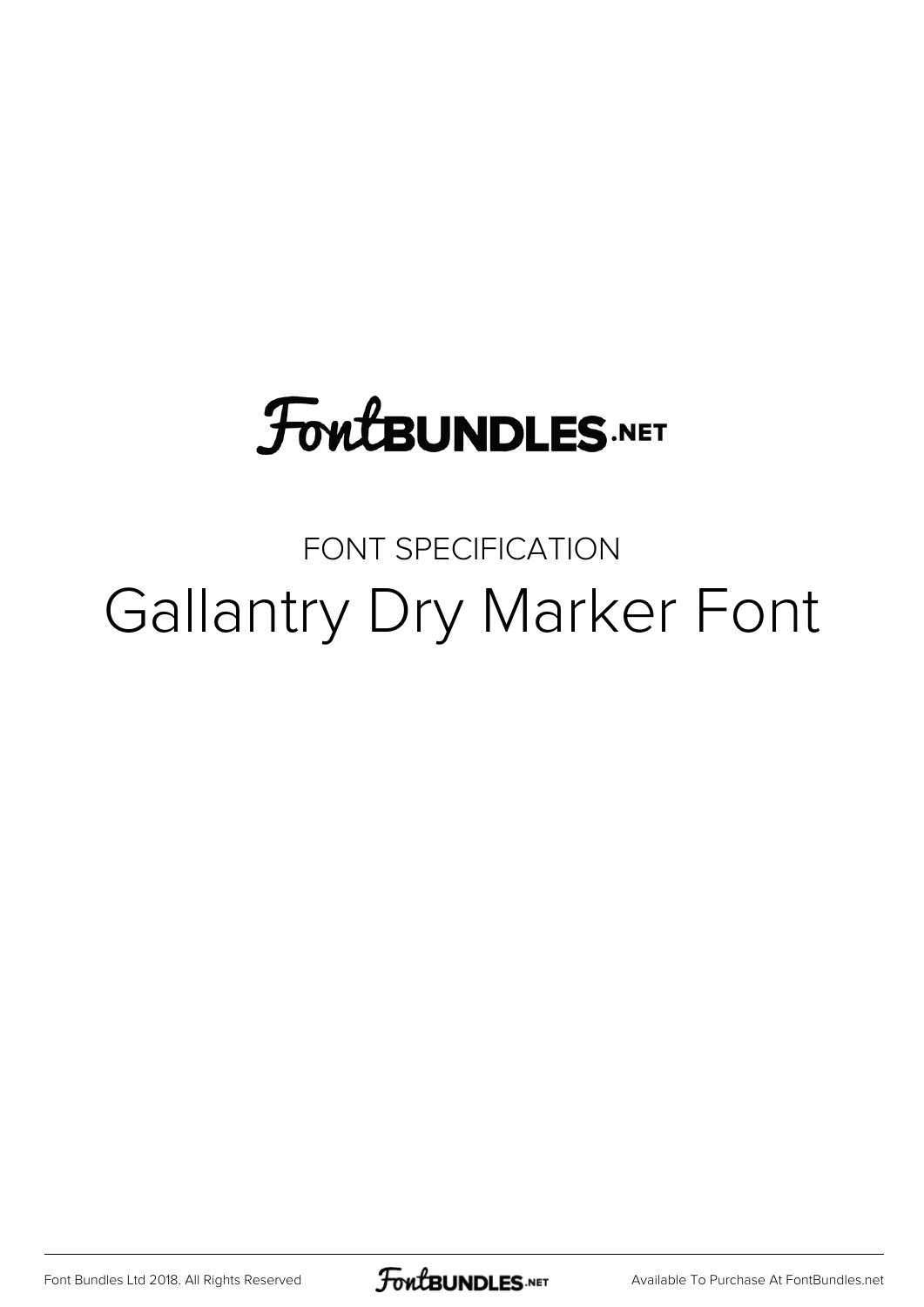## Gallantry Extras - Regular

Uppercase Characters





uvwxyz

#### Numbers



Punctuation and Symbols

All Other Glyphs

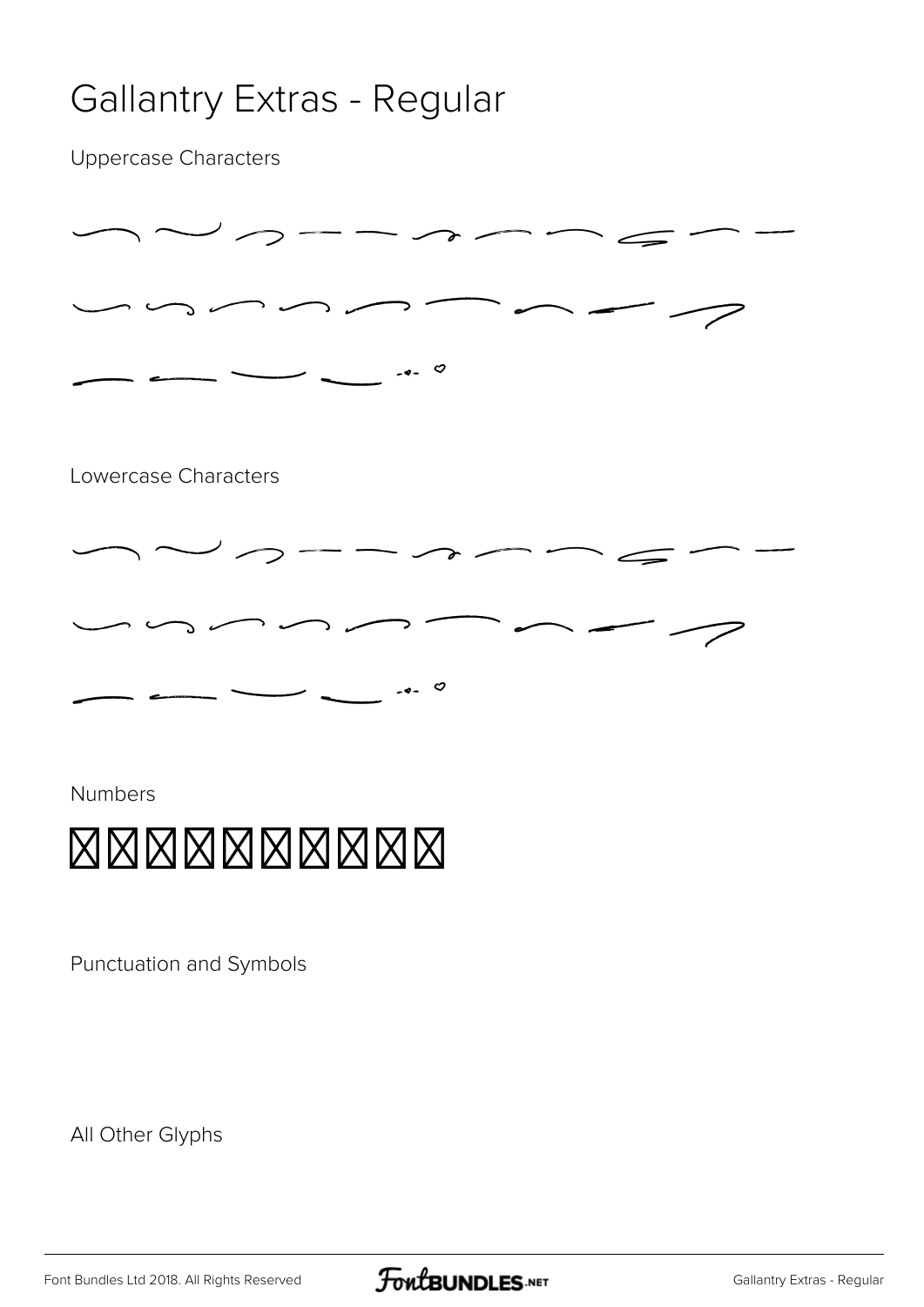

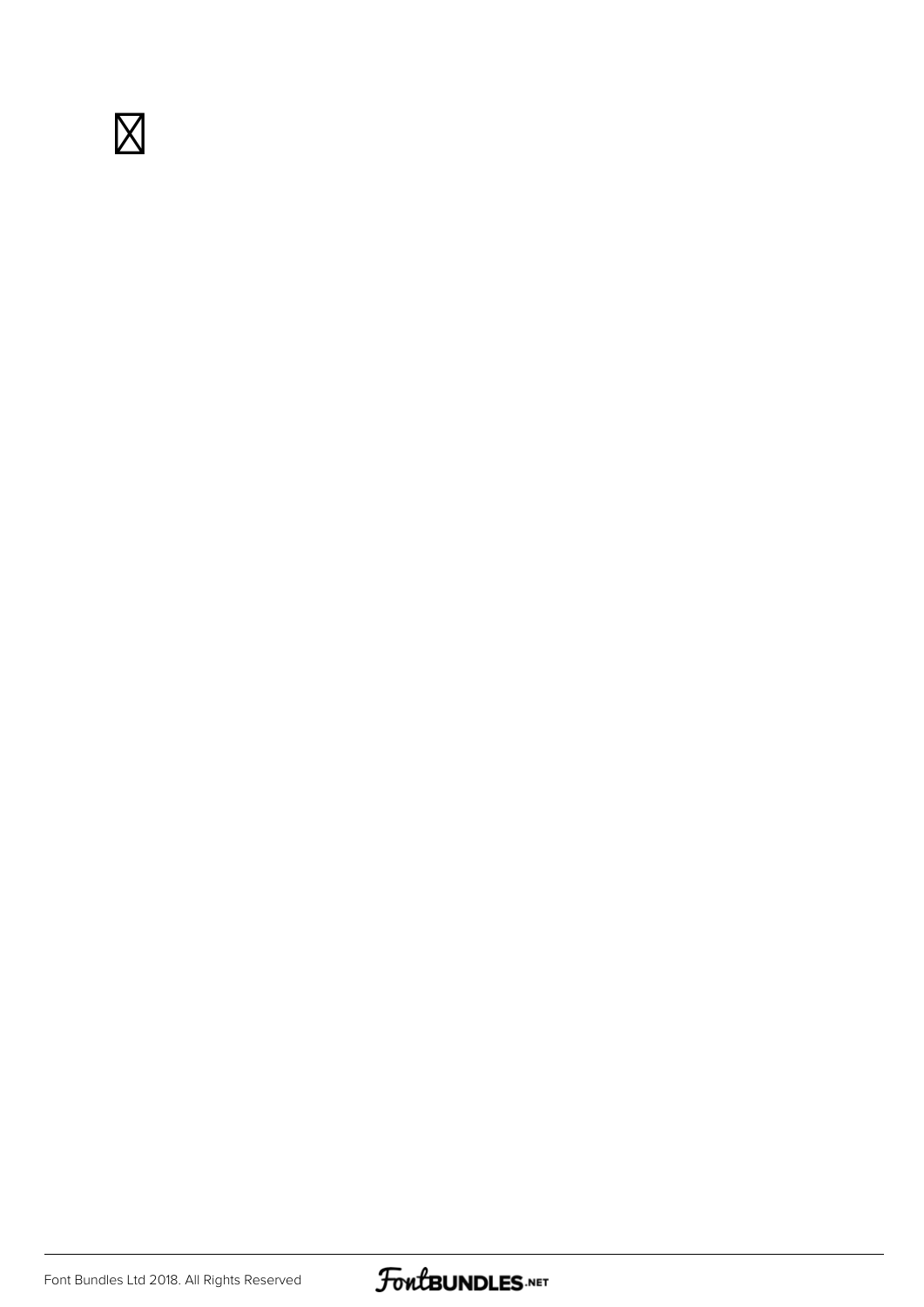### Gallantry - Regular

**Uppercase Characters** 

ABCDEFGHIJK LMNOPQRQ TUUNXUY

Lowercase Characters

abcdetghijklmnopgrstuvwxgz

**Numbers** 

0123456789

Punctuation and Symbols

; ? [ ]  $-$  { } ;  $\phi$   $f$   $\gamma$  "  $\overline{b}$ 

All Other Glyphs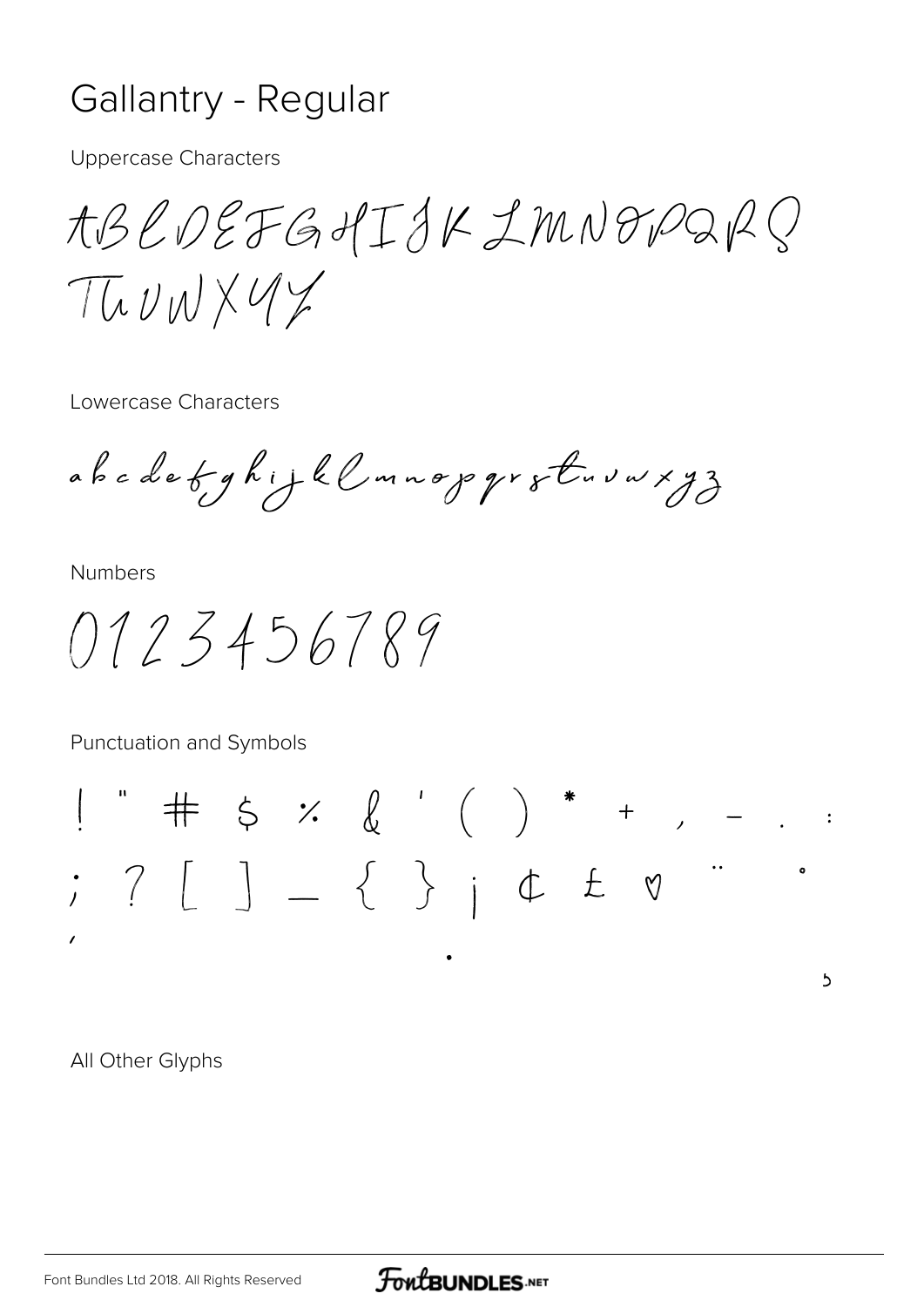

#### [Font Bundles Ltd 2018. All Rights Reserved](https://fontbundles.net/)

FoutBUNDLES.NET